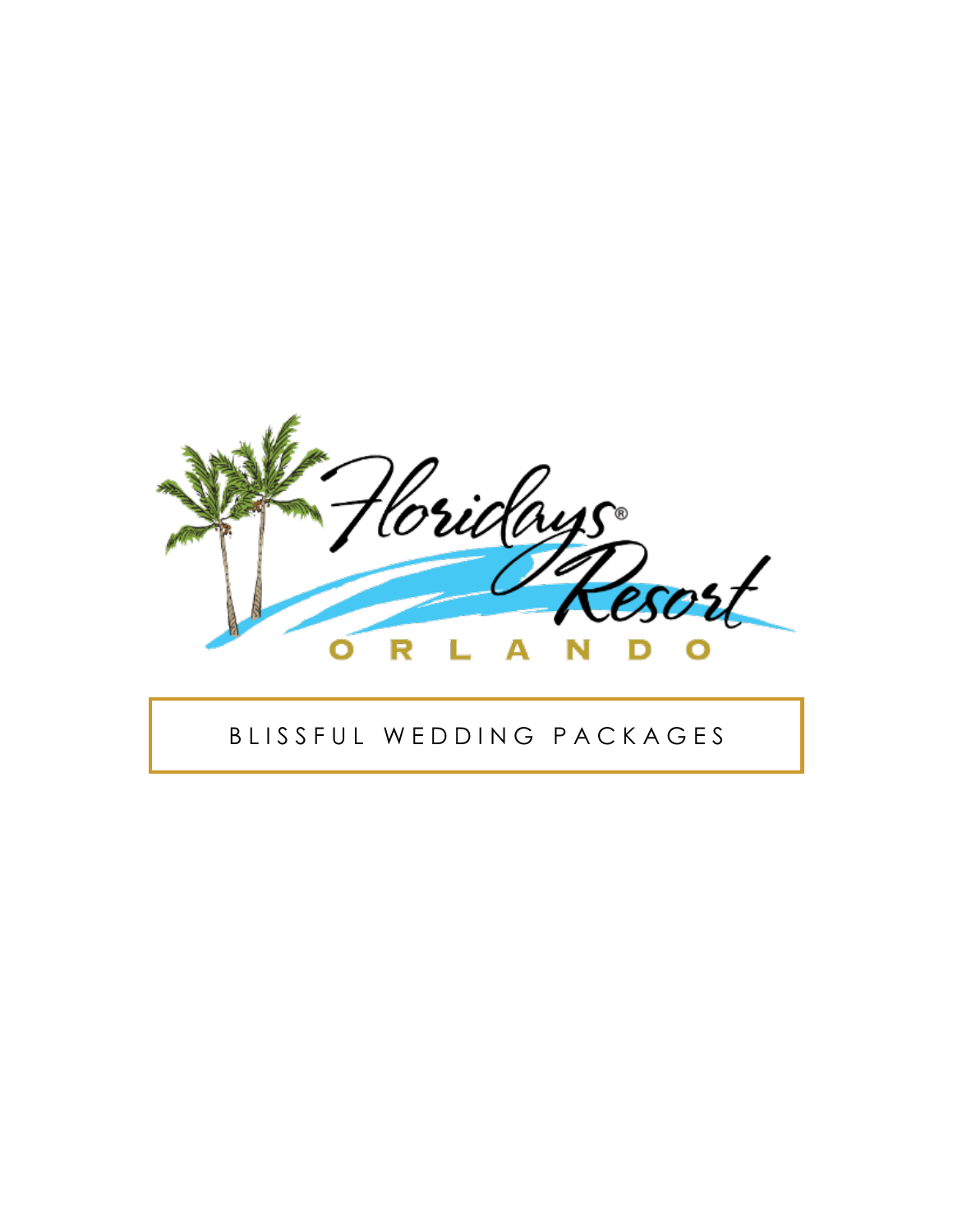Whether you're looking to plan an intimate gathering or a grand affair, Floridays Resort Orlando will create a memorable experience for you and your guests. You'll work directly with our Sales & Catering Manager to design the perfect wedding from catering and banquet services to blocking guest rooms.

Because your wedding day involves so many details and you deserve a stress-free day, we strongly recommend you hire a professional wedding planner who we can work closely with to assist with vendor selections, vendor contracts, rehearsal coordination, ceremony & reception timeline and placement of wedding day items.

Floridays Resort offers a private oasis on the second floor of the main building that offers breathtaking views from the veranda overlooking the pool as well as our Palms Ballroom. We are well suited for weddings for up to 70 guests. The Palms I & II has 2000 square feet of flexible event space while our 1000 square foot covered veranda is ideal for your ceremony and cocktail hour. Our Boardroom is also a perfect location for your Bridal Party to gather before the ceremony and reception.



 $11.8'$ 

100

84

 $11.8'$ 

46

37

110

60

90

100

Palm I & Palm II

Veranda (Outdoors)

1610

966

 $35'$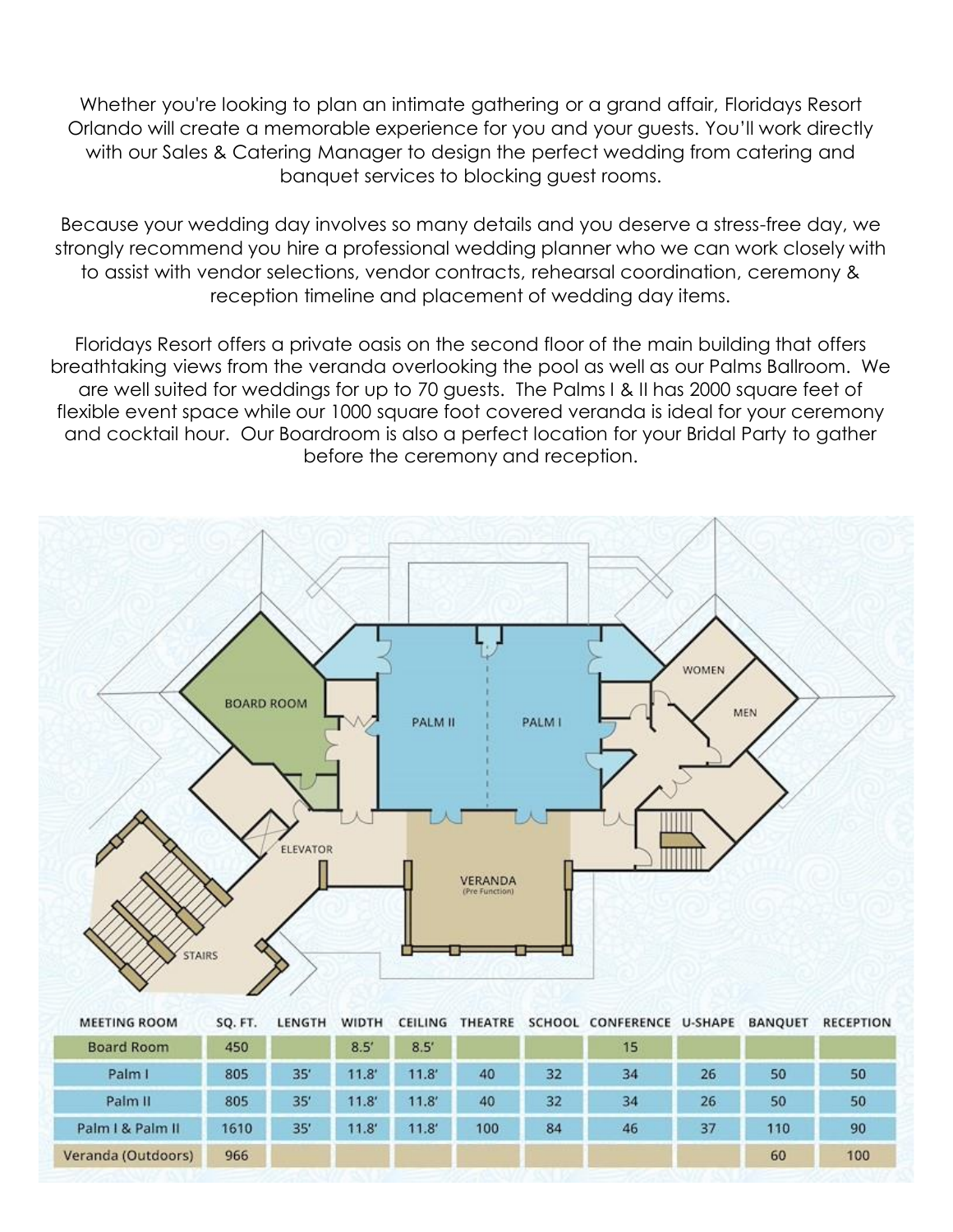





## COCKTAIL RECEPTION

Choice of three (3) Butler Passed Hors d'Oeuvres.

### HOT HORS D'OEUVRES

Mini Quiche Jalapeno Poppers with Ranch Crispy Spring Rolls with Sweet Chili Sauce Meatball Skewers Mini Beef Sliders Chicken Satay Skewers with Mango Sauce Three Cheese Quesadillas Buffalo Chicken Wings Coconut Shrimp with Pineapple Relish

### COLD HORS D'OEUVRES

Shrimp Cocktail Shots Ham and Cheese Pinwheels Cucumber Rounds with Crab Salad Strawberry Brownie Kabobs Vegetable Crudité Shots with Ranch Caprese Skewers with Balsamic Drizzle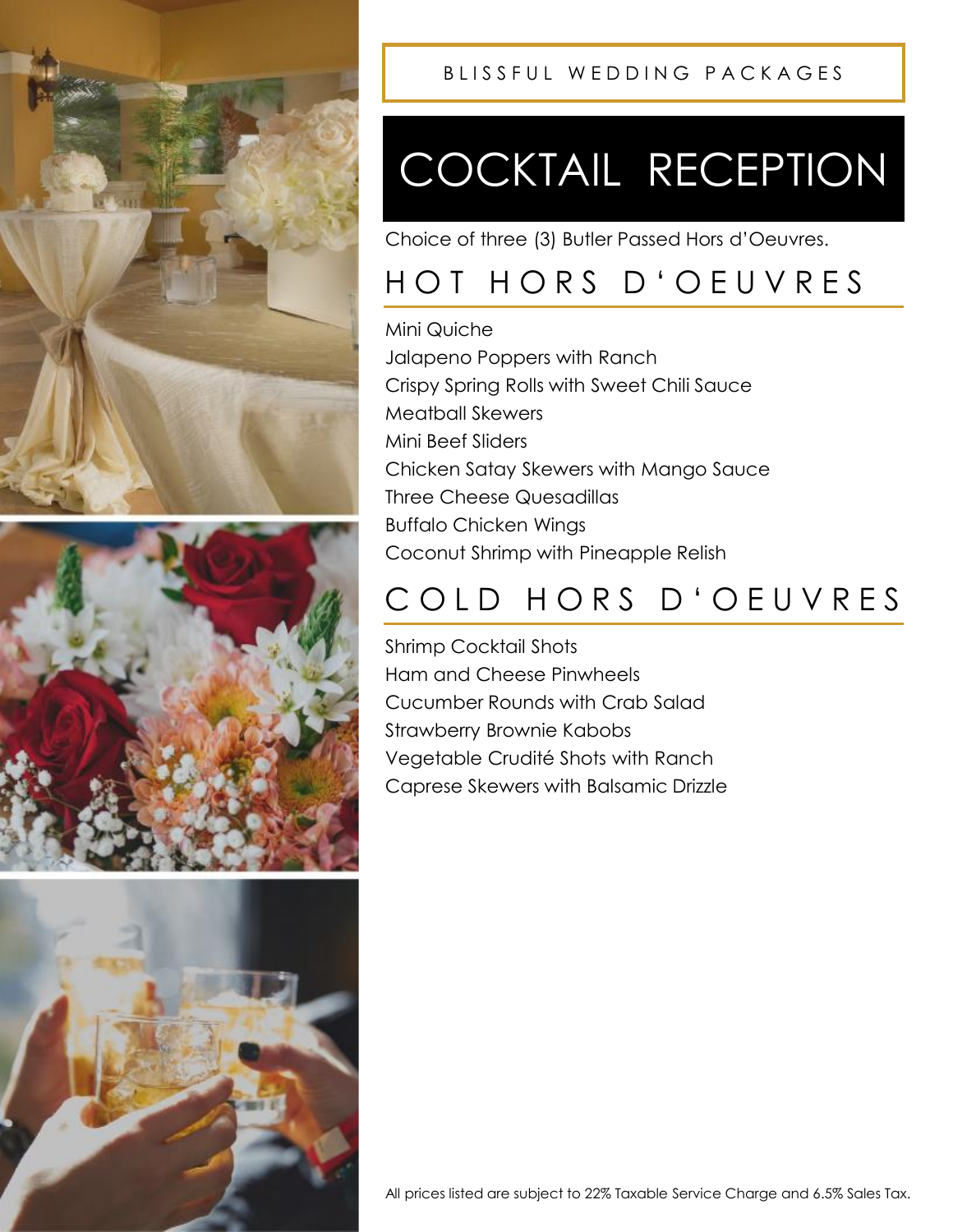## FOREVER ONE PLATED RECEPTION

## STARTER COURSE

#### **Choice of One Starter Course**

Garden Salad with Tomatoes, Cucumbers, Carrots, Ranch and Italian Dressing

Garden Spring Salad with Tomatoes, Olives, Feta Cheese and Raspberry Vinaigrette Dressing

Caesar Salad with Romaine Lettuce, Croutons, Parmesan Cheese and Creamy Caesar Dressing Creamy Tomato Bisque with Parmesan Coated Croutons

## CUSTOM ENTREES

#### **Choice of Two Main Entrée Selections**

Create your Entrée by selecting from the three buffets listed below.

Select your vegetables, proteins and starches for each custom plate.



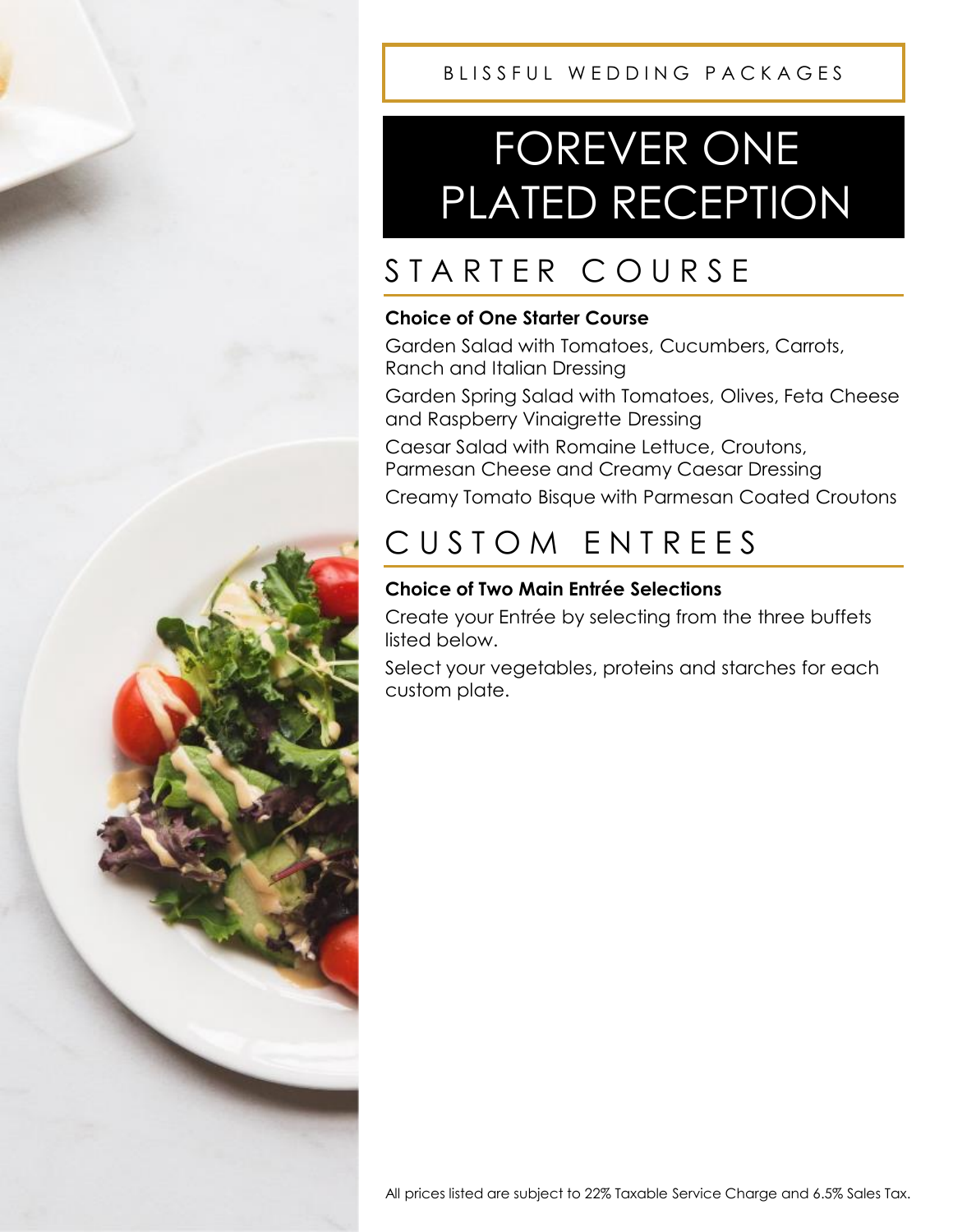





## BLISSFUL WEDDING BUFFET

## V E G E T A B L E S

#### **Choice of Two**

Marinated Grilled Vegetable Salad Red Skin Potato Salad Antipasto Pasta Salad with Balsamic Vinaigrette Garden Greens with Tomatoes, Cucumbers, Carrots and Ranch Dressing Fresh Fruit Salad topped with Toasted Coconut Flakes Grilled Vegetable Salad

## **P R O T E I N S**

#### **Choice of Two**

Grilled Beef Tips with Mushroom Cabernet Sauce Grilled Salmon with Lemon Garlic Butter Sauce Grilled Chicken Breast with Mango Sauce Roast Pork Loin with Marsala Wine Sause Citrus Herb Grilled Mahi-Mahi with Tomato Cream Sauce

## **STARCHES**

#### **Choice of Two**

Yellow Jasmine Rice Garlic Mashed Potatoes Penne Pasta in Garlic Olive Oil Baked Rosemary Red Skin Potatoes Caribbean Vegetable Medley Roasted Seasonal Vegetables Green Beans with Blistered Tomatoes and Caramelized Baby Onions Steamed Broccoli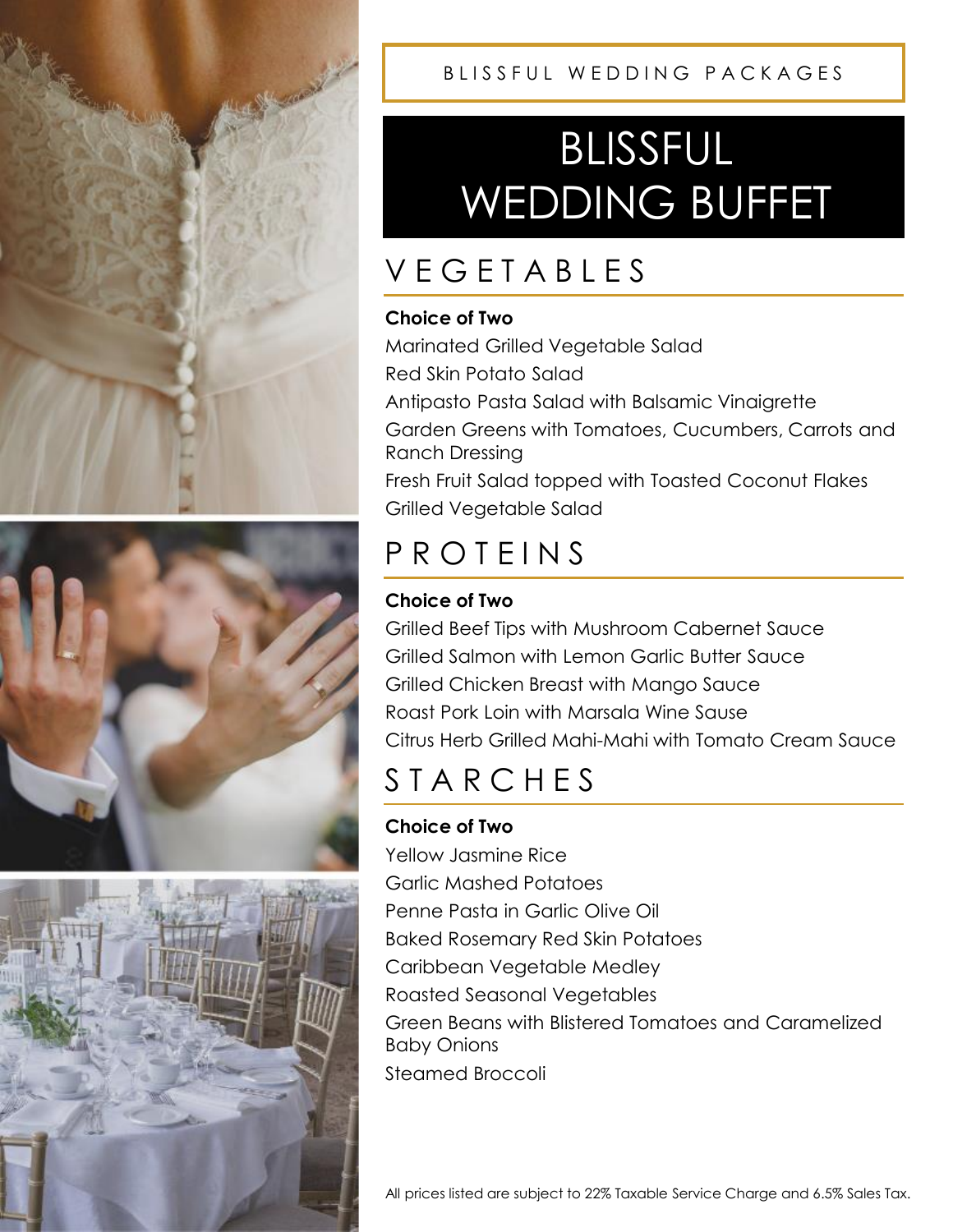



## AMORE WEDDING BUFFET

## COLD DISPLAY

#### **Choice of Two**

Sauteed Zucchini and Tomato Salad Rotini Pasta with Kalamata Olives and Feta Cheese Antipasto Pasta Salad with Balsamic Vinaigrette Caesar Salad with Freshly Grated Parmesan Cheese Grilled Vegetable Salad

## HOT ENTREES

#### **Choice of Three**

Chicken Piccata with Lemon Caper Sauce Pan Seared Chicken Gorgonzola Chicken Parmesan Grilled Italian Sausage with Peppers and Onions Baked Salmon with a Sun-Dried Tomato Pesto Marsala Beef Tips

#### **Choice of Two**

Green Beans with Toasted Almonds Sauteed Fresh Vegetables Rotini Pasta with Olive Oil and Fresh Herbs Tri-Color Tortellini Alfredo Garlic Mashed Potatoes Yellow Rice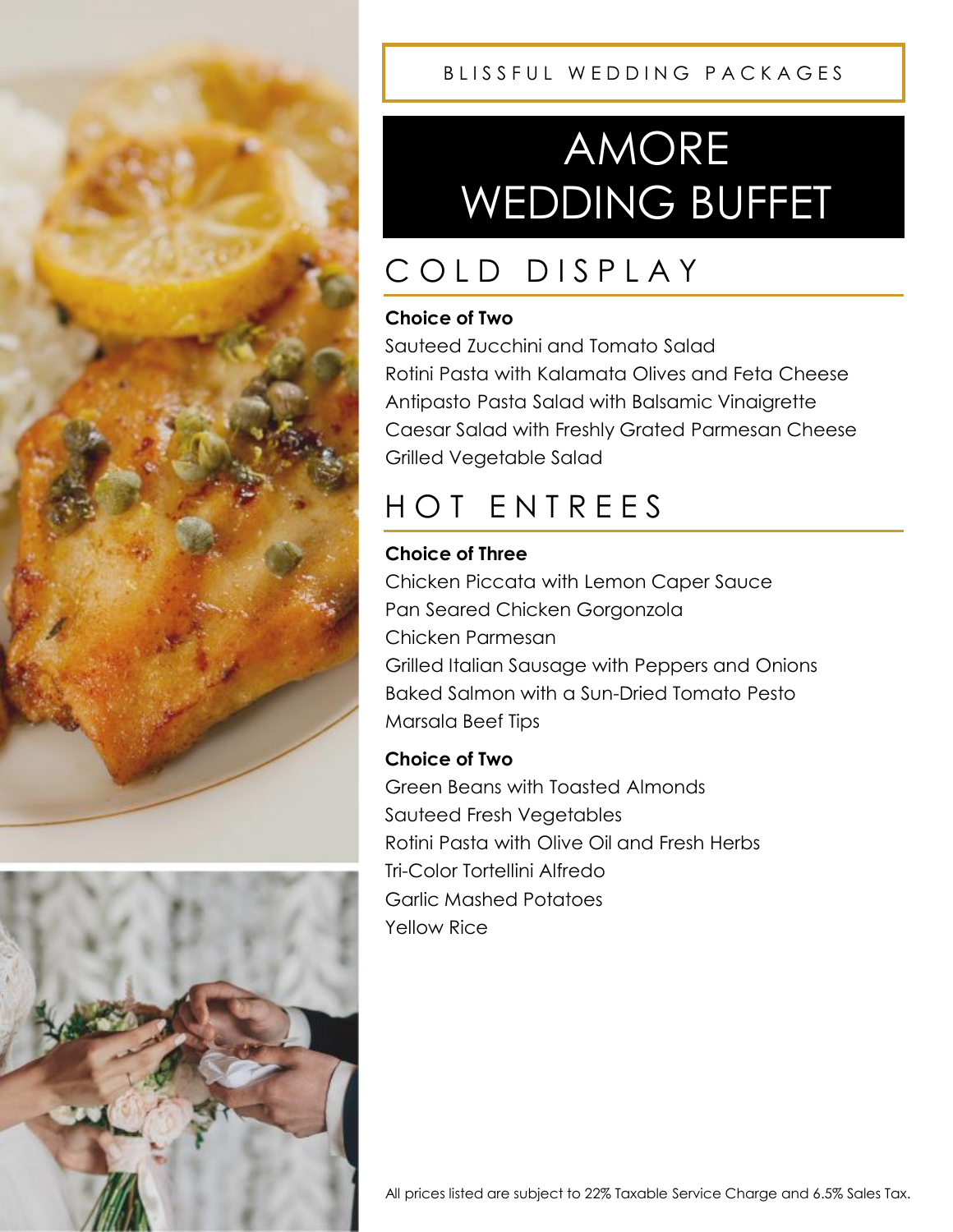

## TROPICAL WEDDING BUFFET

## COLD DISPLAY

#### **Choice of Two**

Cilantro Marinated Grilled Vegetables Tomato and Bermuda Onion Salad with Citrus Vinaigrette Roasted Corn and Black Bean Salsa Red Skin Potato Salad with Garlic and Bacon Garden Salad with Tomatoes, Cucumbers, Onions, Mushrooms and choice of dressing

## H O T E N T R E E S

#### **Choice of Two**

Baked Chicken with Mango Sauce Cuban Shredded Beef Stew Slow Roasted Pork Loin with Mojito Sofrito Grilled Mahi-Mahi with Pineapple Salsa Caribbean Jerk Chicken

#### **Choice of Three**

Yuca con Mojo Cilantro Potatoes Black Beans Baked Sweet Plantains Latino Yellow Rice Fresh Sauteed Vegetables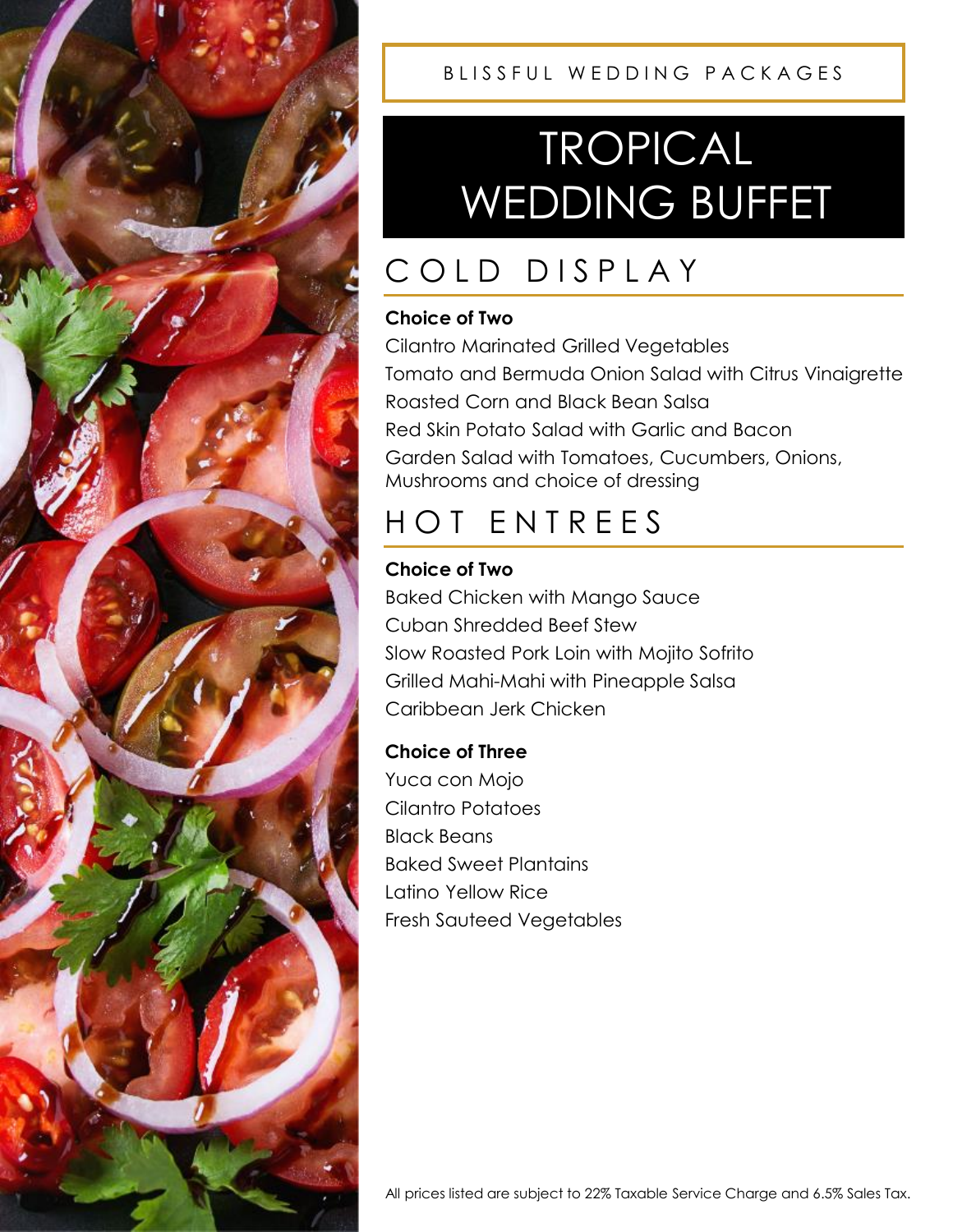



## ENHANCEMENTS

### MANNED CARVING S T A T I O N

#### **\$50 Carving Fee. Warm Rolls and Butter included.**

| Herb Roasted Beef Strip Loin served<br>with a Wild Mushroom Demi Sauce  \$ Market Price |
|-----------------------------------------------------------------------------------------|
| Rosemary Roasted Prime Rib with a<br>Horseradish Sauce and Au Jus  \$ Market Price      |
| Southern Fried Turkey Breast with<br>Rosemary-Cranberry Sauce \$300 (Serves 40)         |
| Whole Paked Henoy Clazed Ham                                                            |

Whole Baked Honey Glazed Ham served with a Mango/Pineapple Salsa .... \$300 (Serves 40)

### PASTA STATION

#### **Choice of two:**

Rotini, Tortellini, Penne or Ravioli Marinara Sauce, Alfredo Sauce or Pesto Sauce

Garlic Bread, Grated Parmesan Cheese, Olives, Mushrooms and Sun-Dried Tomatoes are included

#### **\$19.00 per person\* (Minimum of 25 people to order)**

#### M A S H E D P O T A T O S T A T I O N

Chef's Choice of Mashed Potatoes Assorted Toppings to include Bacon Bits, Shredded Cheddar Cheese, Sour Cream, Chives and Butter

> **\$16.00 per person\* (Minimum of 25 people to order)**

All prices listed are subject to 22% Taxable Service Charge and 6.5% Sales Tax.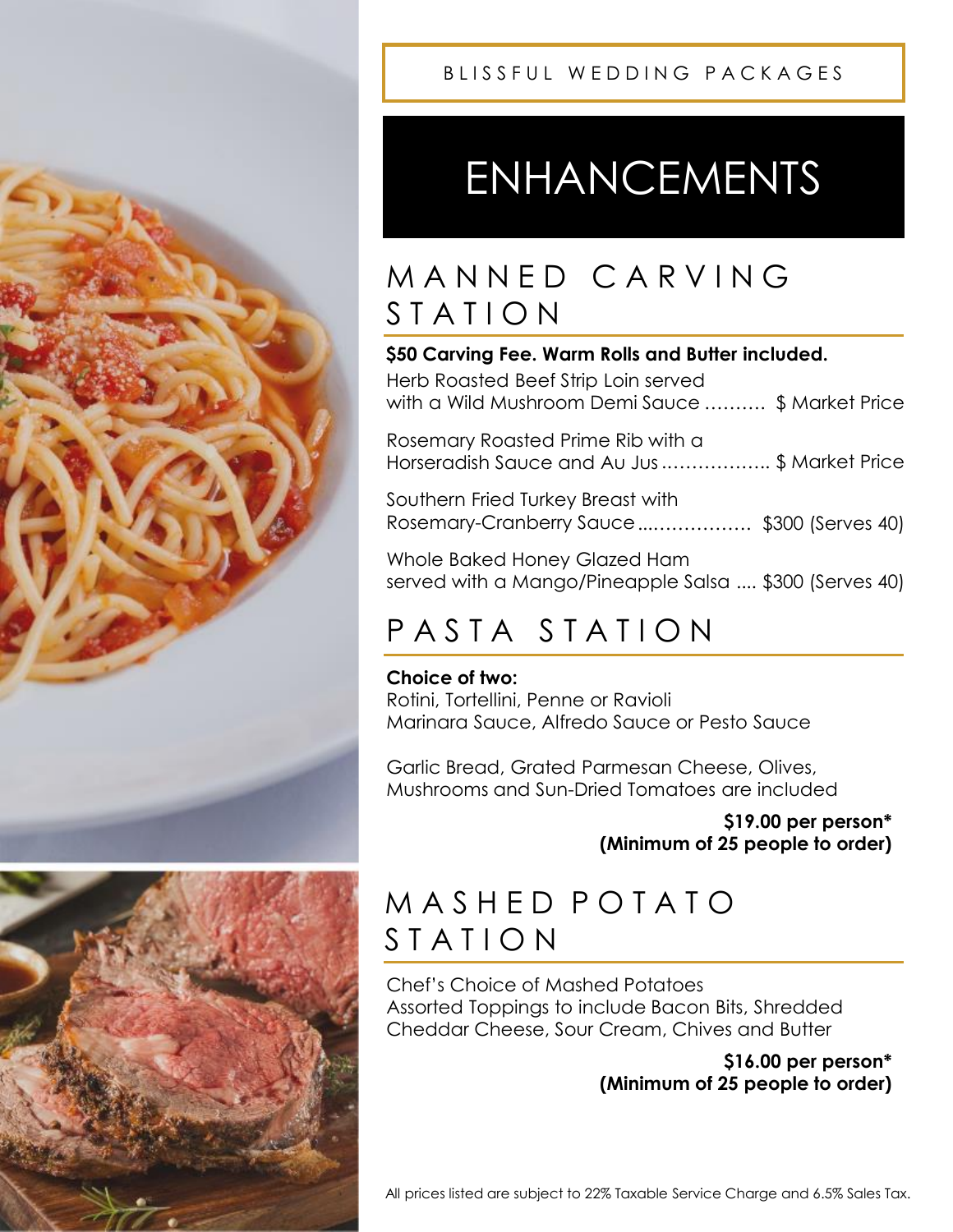





## ENHANCEMENTS

## R E H E A R S A L D I N N E R

Caesar Salad with Freshly Grated Parmesan Cheese Spring Green Salad with Heirloom Tomatoes, Cucumbers, Carrots and choice of dressing Chicken Piccata in Lemon Caper Sauce Vegetable or Meat Lasagna Sauteed Fresh Vegetables Rotini Pasta with Olive Oil and Fresh Herbs Warm Dinner Rolls and Butter Assorted Cakes Freshly Brewed Starbucks Coffee Iced Tea and Water

**\$35.00 per person\* (Minimum of 20 people to order)**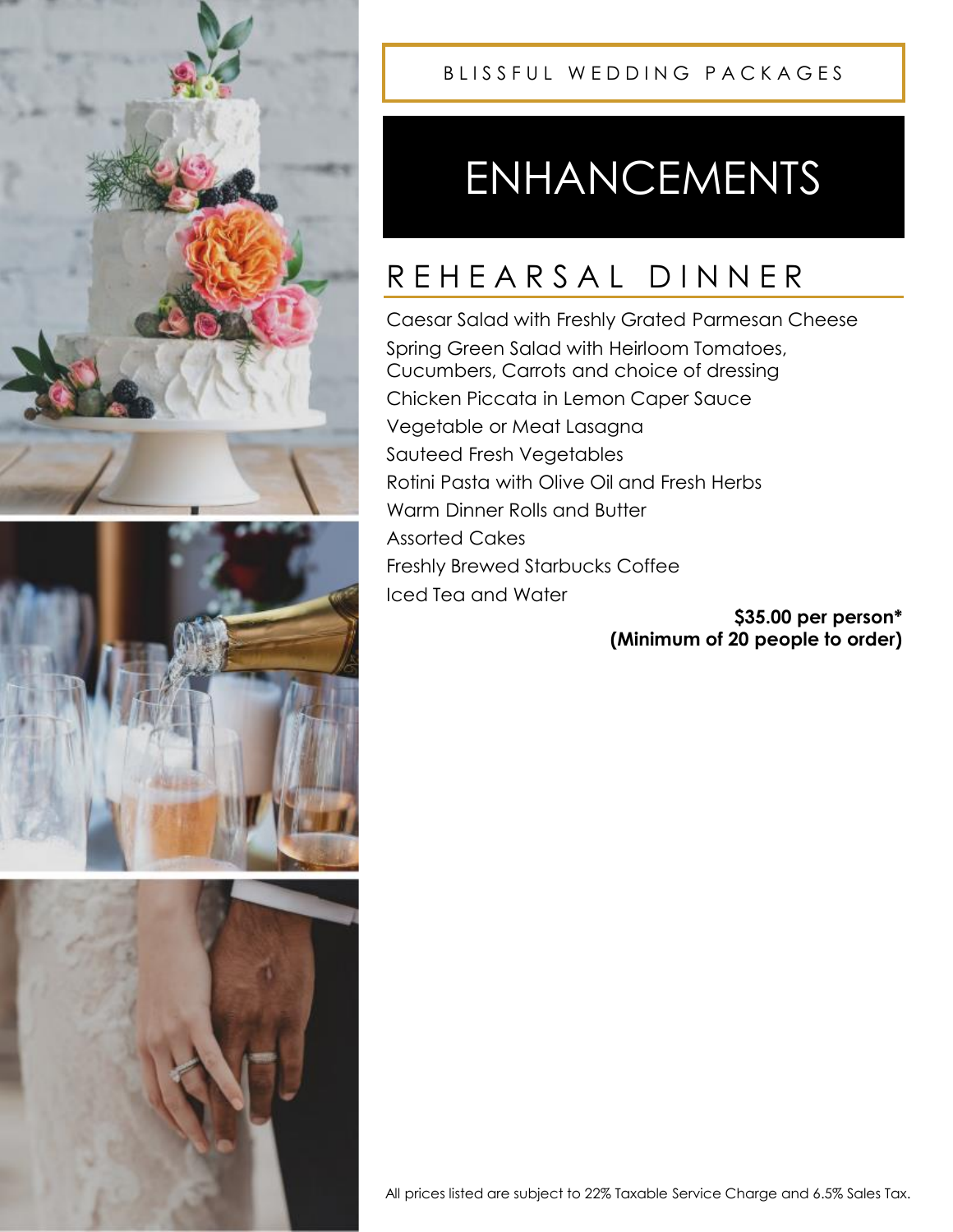



#### BLISSFUL WEDDING PACKAGES

## ENHANCEMENTS

## DAY AFTER BRUNCH

Chilled Florida Orange Juice Sliced Fresh Fruit Tray Fluffy Scrambled Eggs Bacon, Pork or Sausage Patties Assorted Breakfast Pastries Home Fried Potatoes Bagels and Cream Cheese Butter and Fruit Preserves Freshly Brewed Starbucks Coffee Assorted Herbal Teas with Lemon

**\$25.00 per adult\* \$15.00 per child (3-12)**

#### M I M O S A S T A T I O N

**\$15.00 per person\* Up to two hours** 

#### B L O O D Y M A R Y S T A T I O N

**\$18.00 per person\* Up to two hours** 



All prices listed are subject to 22% Taxable Service Charge and 6.5% Sales Tax.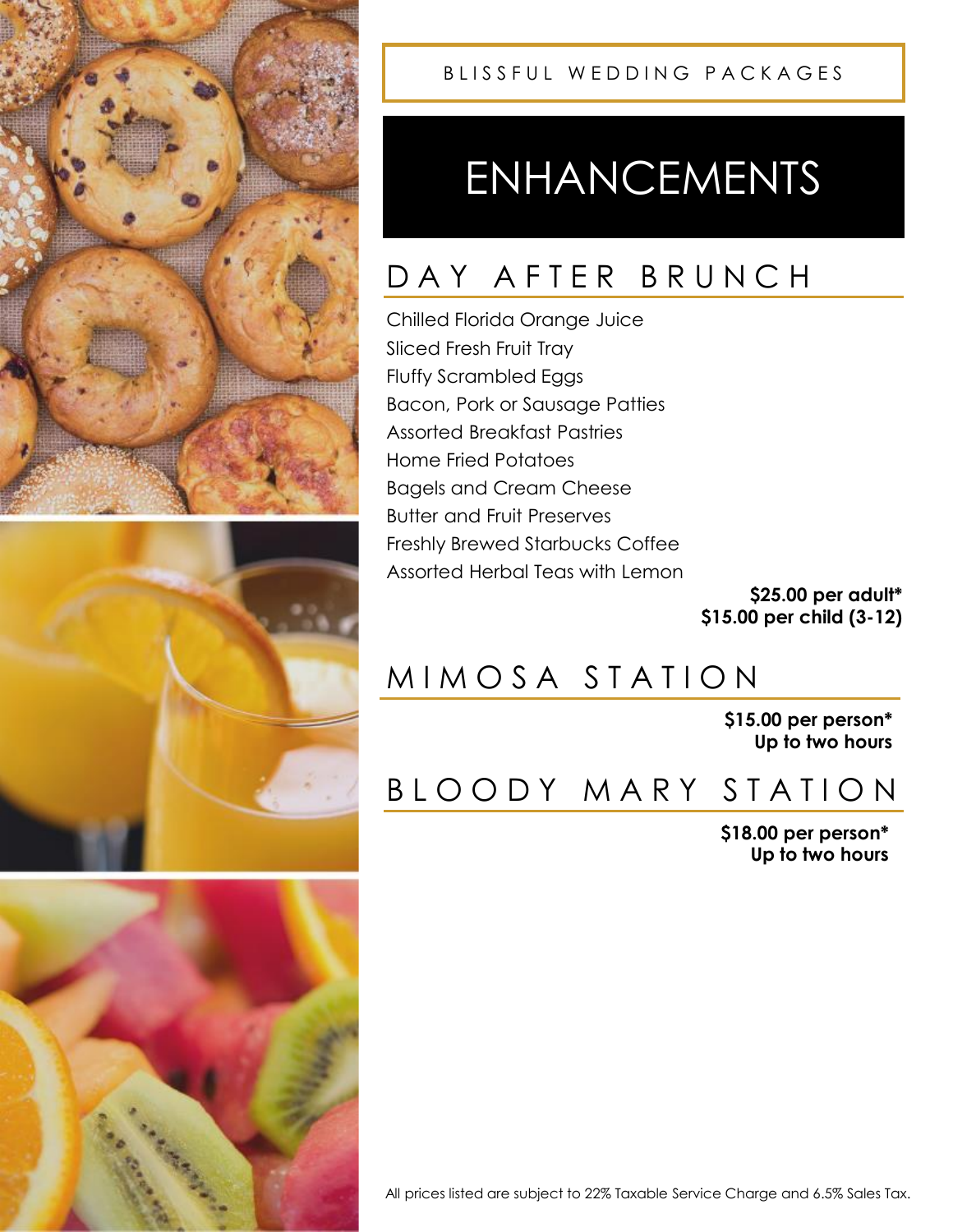

#### BLISSFUL WEDDING PACKAGES

# BEVERAGES

We are proud to offer Call and Premium Brand Liquors. All bars are subject to a Bar Tender Fee of \$75 for every two hours.

#### H O S T S P O N S O R E D B A R P E R P E R S O N

|             | <b>Call Brand</b> | <b>Premium Brand</b> |
|-------------|-------------------|----------------------|
| One Hour    | \$18.00           | \$20.00              |
| Two Hours   | \$24.00           | \$26.00              |
| Three Hours | \$29.00           | \$31.00              |
| Four Hours  | \$34.00           | \$36.00              |
|             |                   |                      |

#### H O S T S P O N S O R E D B A R P E R D R I N K

|                                       | <b>Call Brand</b> | <b>Premium Brand</b> |
|---------------------------------------|-------------------|----------------------|
| Cocktails                             | \$12.00           | \$13.00              |
| <b>Imported &amp; Specialty Beers</b> | \$8.00            | \$10.00              |
| Domestic & Light Beers                | \$6.00            | \$8.00               |
| <b>Specialty House Wines</b>          | \$8.00            | \$10.00              |
| Mineral and Bottled Water             | \$3.00            |                      |
| Soda                                  | \$3.00            |                      |

### CASH BAR SERVICE

| Imported and Specialty Beers \$8.00 |  |
|-------------------------------------|--|
|                                     |  |
|                                     |  |

All prices listed are subject to 22% Taxable Service Charge and 6.5% Sales Tax.